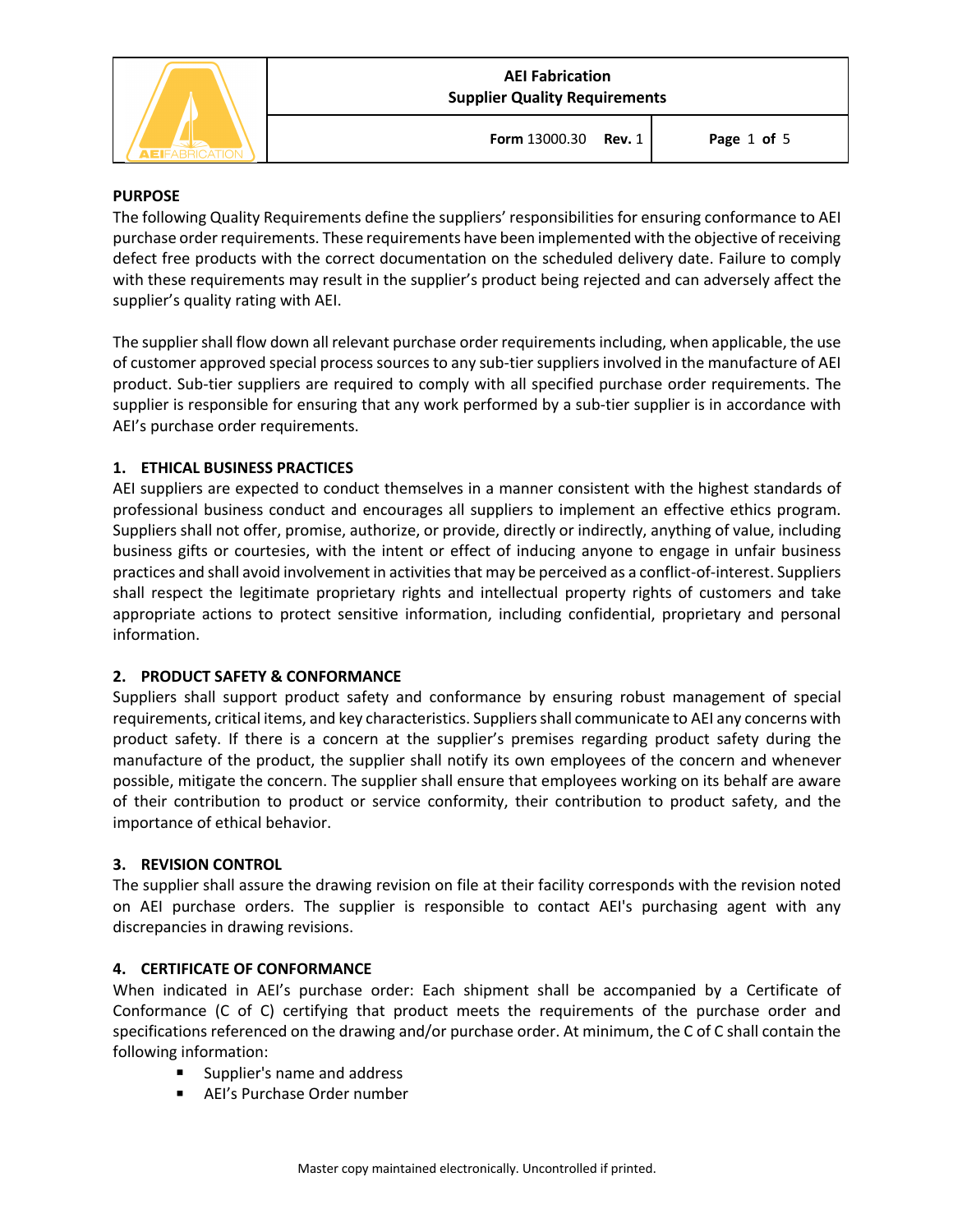

**Form** 13000.30 **Rev.** 1 **Page** 2 **of** 5

- Product description
- Part number
- Part revision
- Quantity
- Statement certifying product compliance
- Shelf life (if applicable)
- Serial numbers (if applicable)
- Date code(s) or lot number(s) (if applicable)
- Signature and date by authorized representative

### **5. QUALITY MANAGEMENT SYSTEM**

AEI encourages all suppliers to maintain an effective quality management system that meets the requirements of ISO9001, AS9100, and/or ISO 13485 to ensure product and process integrity as well as to effectively meet the requirements stated on AEI's purchase order, engineering drawings, and this document.

## **6. RAW MATERIAL AND SPECIAL PROCESSES CERTIFICATIONS**

When indicated in AEI's purchase order: Raw material (aluminum, steel, peak, etc.) and special processes (paint, plating, chemical conversions, etc.) shall conform to specifications and standards specified on the drawing and/or AEI purchase order. The supplier shall provide documented evidence of this conformity including a listing of each material element or test result in the test report. The applicable material/special process conformance certificate shall contain the following information:

- § Supplier's name and address
- Purchase order number
- Part number including revision
- Quantity
- Material/Special Process type and specification including revision (type/grade/class/physical and chemical properties, etc.)
- Lot number (manufacture/heat/batch number)
- Country of origin
- Signature and date by authorized representative

### **7. TEST AND INSPECTION REPORTS**

When indicated in AEI's purchase order: the supplier shall provide acceptance test and/or inspection data with shipment of product, as further evidence of conformance to purchase order requirements.

### **8. RIGHT OF ENTRY**

Upon request, the supplier shall allow AEI right of entry to perform inspections, surveys, or surveillance. These rights shall extend to AEI customers and regulatory agencies, at no increase in price, cost, or fee to AEI, AEI customers, or regulatory agencies.

### **9. WORKMANSHIP**

Workmanship shall be of a level of quality to assure that the purchased material/process/product meets the performance requirements of the purchase order, engineering drawing, and referenced specifications.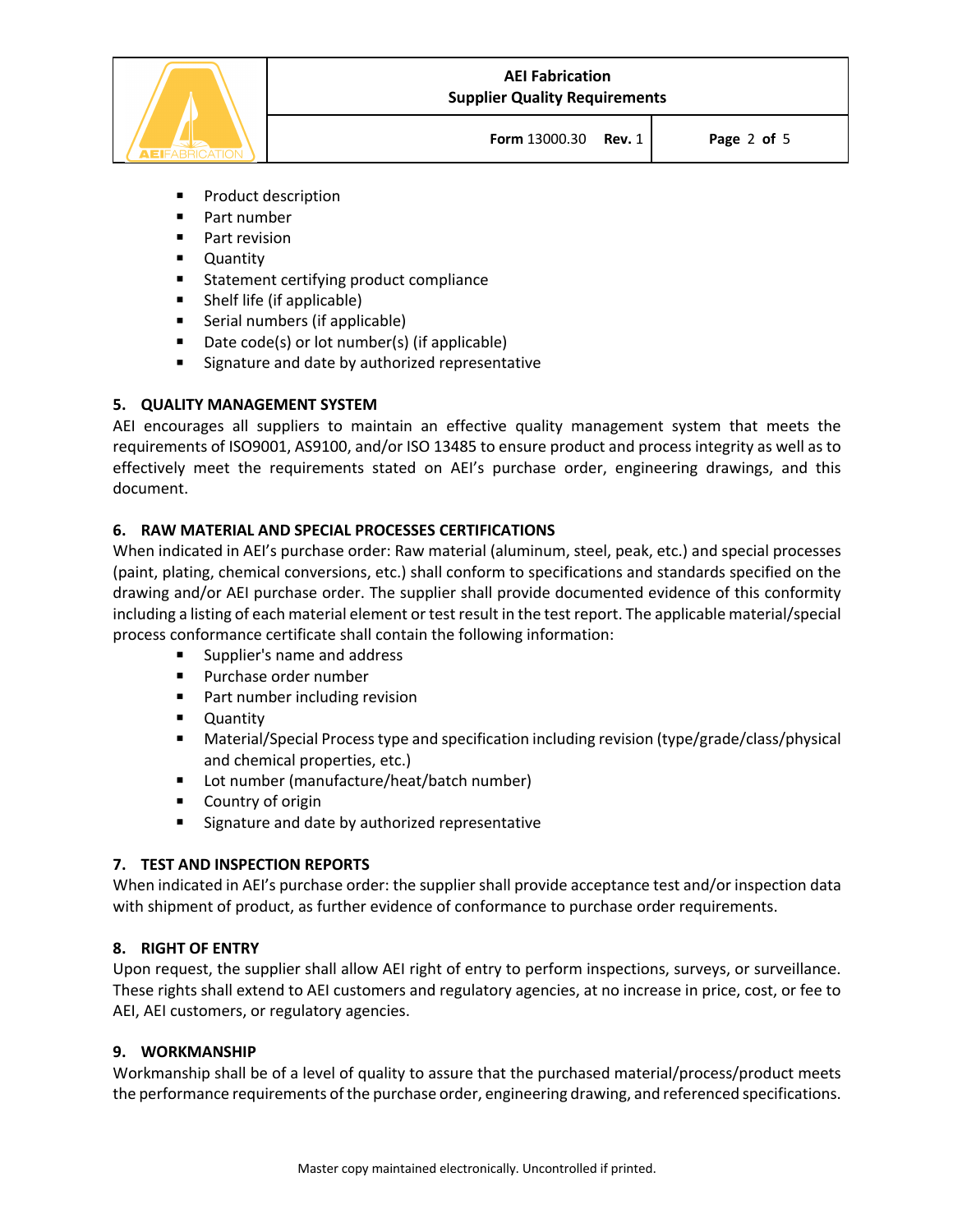

Products shall not be cracked, chipped, broken, or otherwise damaged beyond the limits of the original part specification. Product shall be free of scratches, sharp edges, loose, blistered, or foreign matter, and other evidence of poor workmanship that may render the product unsuitable for the purpose intended.

## **10. FOREIGN OBJECT DEBRIS (FOD)**

The supplier shall ensure that products delivered to AEI are free of FOD. AEI encourages all suppliers to incorporate a FOD prevention program to identify and eliminate foreign object entrapment areas and paths through which foreign objects may migrate into deliverable products (see NAS-412 or AS9146 for guidance). Delivered products to AEI must be clean and free from any material/debris, such as machined chips, burrs, grinding dust, forming materials, corrosion, oil, and other foreign material on surfaces to prevent FOD entrapment.

### **11. NONCONFORMING MATERIAL**

The supplier shall maintain a fully documented nonconforming material control system. Nonconforming or suspect material shall be identified and segregated to prevent unintended use or delivery. The supplier shall not ship any product which deviates from drawings, specifications, or other procurement requirements without the express written approval of AEI. In instances where nonconforming product may have been shipped, the supplier shall promptly notify AEI.

## **12. CORRECTIVE ACTION**

The supplier shall have a corrective action system in place. All requests for corrective action shall be answered by the due date identified in AEI's request for corrective action form. If this date cannot be met, a formal request for extension shall be requested through AEI's purchasing agent. Late responses may affect the supplier's rating and result in potential loss of business. Corrective action responses shall be documented and include containment, identification, and segregation of material. The response shall describe the root cause of the problem, corrective action taken to prevent reoccurrence, and include objective evidence of actions taken. When a sub-tier is responsible for the nonconformance the prime supplier shall flow down a request for corrective action to the sub-tier supplier.

# **13. CALIBRATION – MEASUREMENT TRACEABILITY IS REQUIRED**

Supplier shall maintain adequate equipment to measure and test product for conformance to AEI requirements and have a calibration system that is traceable to NIST or use an independent calibration service that has a system complying with the latest revision of ANSI/NCLS Z540.3 or ISO 17025.

# **14. PACKAGING & HANDLING**

Suppliers shall ensure that required documentation is included with shipments and that the correct material is provided and properly marked, identified, and packaged. Packaging shall be in accordance with best commercial practices. Packaging must be done in a manner that protects against potential damage from shipping, FOD, corrosion, moisture, deterioration, contamination or damage by processing, handling, and storage at supplier's facility or in transit to AEI or any sub-tier supplier.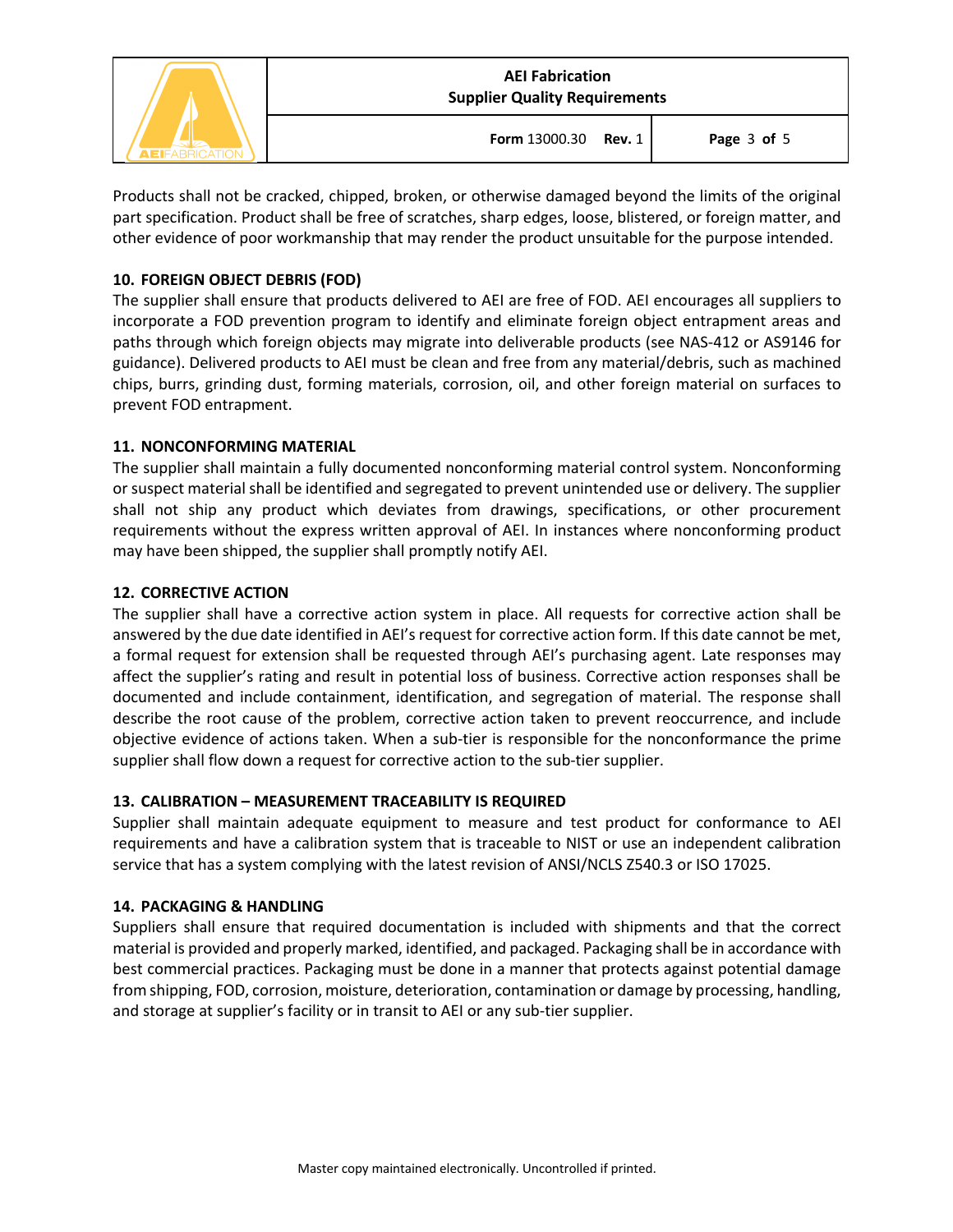

**Form** 13000.30 **Rev.** 1 **Page** 4 **of** 5

## **15. RECORD RETENTION**

The supplier shall maintain records pertaining to the manufacture, inspection and/or testing of all AEI products. Records shall be adequate to ascertain the quality level of production processes and shall include any chemical and physical test results of raw materials used in the manufacture of product. Records shall be retained for a period of 10 (ten) years and available for review upon request.

# **16. CHANGE IN LOCATION, NAME, OR OWNERSHIP**

The supplier shall provide notice to AEI of a change in manufacturing location, name, or ownership.

# **17. COUNTERFEIT PARTS PREVENTION**

No supplier or distributor shall deliver any counterfeit parts, materials, or components to AEI. If suspect/counterfeit material is furnished to AEI, the seller shall replace material at no additional cost to AEI. Seller shall be liable for all costs relating to impoundment, removal, and replacement. Reference AS5553 Counterfeit Electronic Parts; Avoidance, Detection, Mitigation, and Disposition and AS6174 Counterfeit Material; Assuring Acquisition of Authentic and Conforming Materiel for additional information and definitions.

## **18. SOLDERED ELECTRICAL AND ELECTRONIC COMPONENTS AND ASSEMBLIES**

When indicated in AEI's purchase order: soldering and solder processes shall be in accordance with J-STD-001 Class 3. Workmanship for soldered electrical and electronic assemblies shall be in accordance with the latest revision of IPC-A-610, Class 3.

### **19. CALIBRATION SERVICE PROVIDERS**

When AEI's purchase order is for calibration services, the calibration service provider shall have a calibration system in accordance ISO 17025:2005, 10012:2003, or other accredited calibration laboratory. AEI will request evidence of accreditation as needed.

### **20. DFARS 252.225-7009 SPECIALTY METALS FROM QUALIFYING COUNTRY**

When indicated in AEI's purchase order: the supplier agrees to only supply materials in accordance with DFARS clause 252.225-7009. The supplier shall flow down this requirement to all sub-tier suppliers used to fulfill AEI purchase orders. Specialty Metals are typically defined as metals containing Titanium, Zirconium, Cobalt, Corrosion Resistant/Stainless Steel, or High Performing Magnets. The supplier shall provide a certificate of conformance that certifies the origin of material melt of specialty metals by a qualifying country.

### **21. SHELF-LIFE MATERIALS**

Items with limited shelf life (i.e. epoxy, adhesives, rtv, etc.) shall be marked on the item, package, or container with the manufactured date, storage temperature, special handling requirements, and expiration date of the items. AEI expects to have 95% of useful shelf life remaining and will not accept materials with less than 80% of shelf life, without written authorization from AEI's Purchasing Representative.